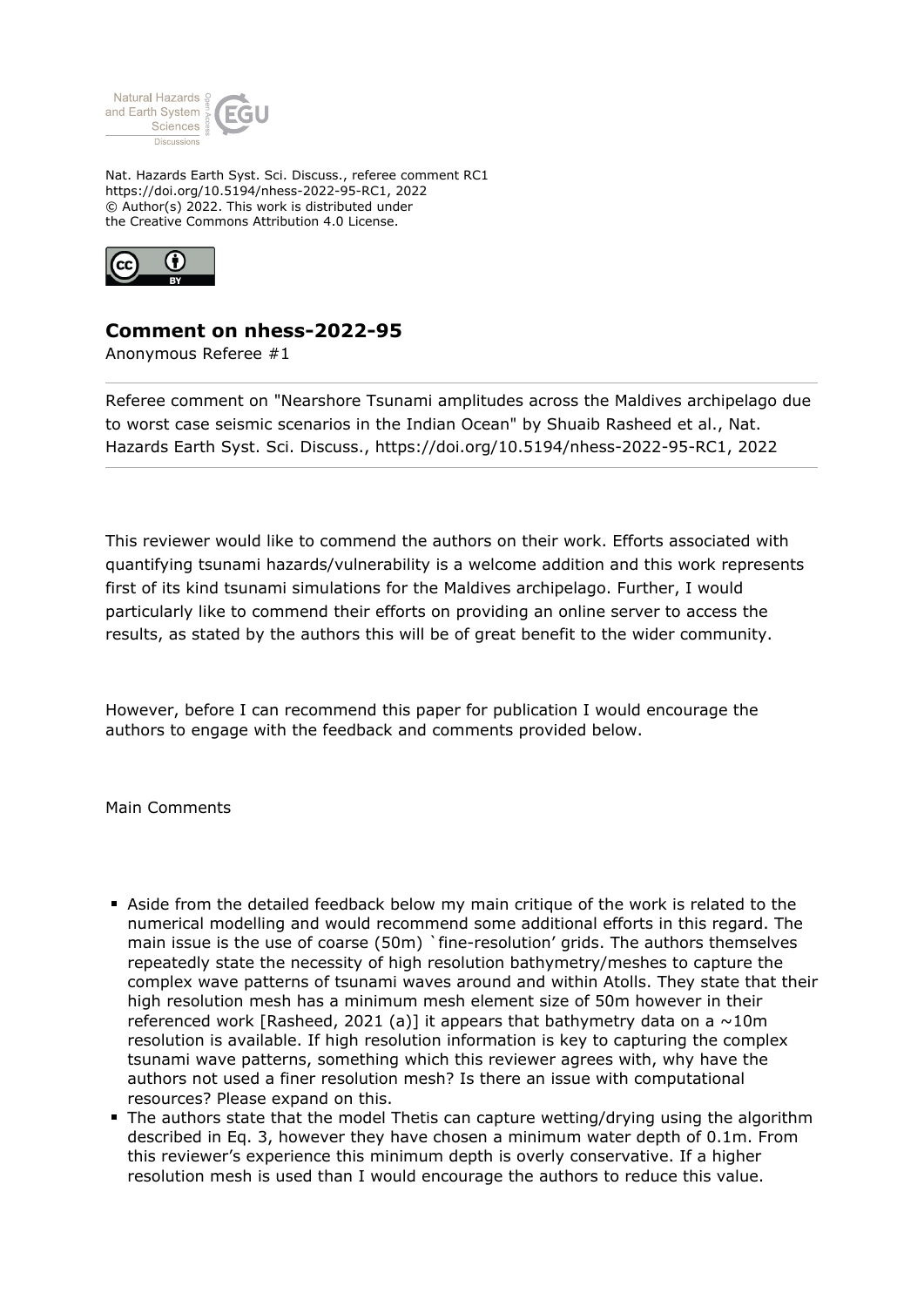Otherwise the overtopping of low-lying islands may not be captured accurately and thus the influence on the resultant wave pattern will be missed. Further comparisons to runup and inundation measurements from the 2004 survey could also be made. It should be noted that despite the recognised absence of additional terms in the non-linear shallow water equations (NSWE) for capturing inundation, numerous NSWE solvers have been validated against inundation and runup tasks, [Macias 2017] is one such example.

Line by Line Comments

Section 1.

Line 25: Rephrase ``These data imply ..."

Line 30 - 35: It might be worth mentioning the return periods of some of the findings

Line 38: Please expand on the ``safe island concept" for those who are unaware of it.

Line 41-42: Rephrase ``impacted less and others being impacted more"

Lines 50-55: Please make reference of [Xie 2019], where a tsunami hazard assessment of the Xisha Archipelago was carried out.

Section 2.

Line 102: Typo ``Boxing Day even" should be ``Boxing Day event"

Line 113: Typo ``Table 1" should be ``Table 2"

Line 113: Rephrase ``worst most-likely"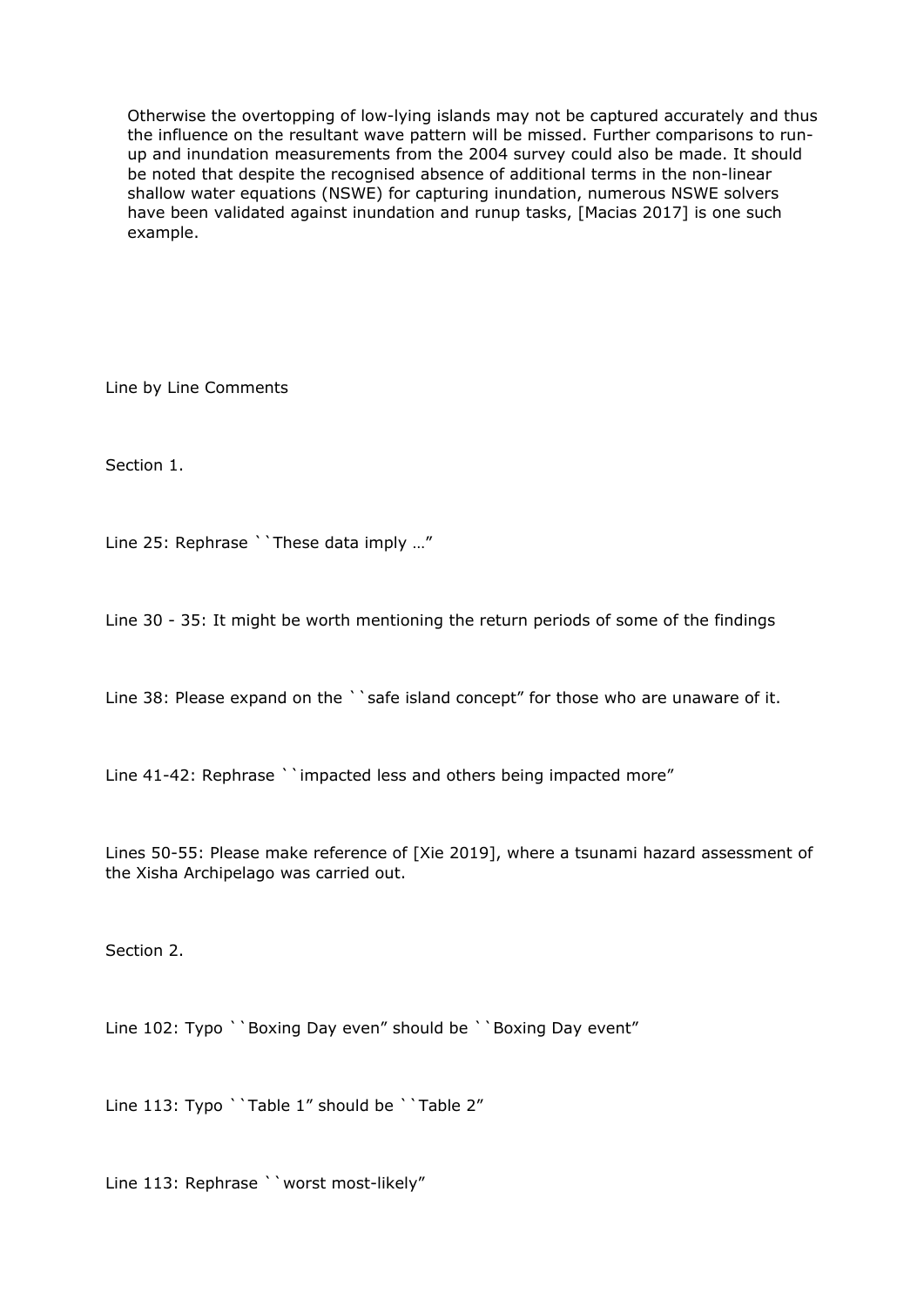Section 2.2: It would be good to make reference to Figure 1, which showcases the location of the various sources

Section 2.3: It appears that this section is a direct copy of a section in the authors previous works [Rasheed, 2021 (a) and Rasheed, 2021 (b)].

Line 150: Units for kinematic viscosity

Line 152: I would suggest introducing tau and rho here instead of on Line 160. Please also make reference to that fact that the value of n will be discussed in section 2.3.4.

Line 153: Please provide a further explanation for the  $P^{\wedge}$ {DG}\_1 - P $^{\wedge}$ {DG}\_1 term.

Comment: Has the Thetis model in this set up been validated against traditional tsunami benchmark problems? If not I would suggest taking a look at the problems outlined in [https://nctr.pmel.noaa.gov/benchmark/].

Line 166: ``Each simulation was run in a full simulation which spatially extended .." It is not clear from this sentence how the nested simulations were carried out, please clarify this.

Line 166-167: Reorder the Figure numbers, ``Figures 2 (a) and 1 (a)" and ``Figures 2 (b) and 1 (b)".

Line 171-173: The authors state that the tidal variation of 1m is ``very small" and can therefore be discounted however in later sections they state ``If combined with a high tide, tsunamis generated from scenario 2a would likely have an impact across locations predicted to have higher amplitudes". I would agree with the later and state that tidal forcing can play a role in inundation levels. Not including tidal forcing in the study is acceptable but please correct this section and make note of the limitation in section 4.3 (Limitations of the Study and Recommendations for Improvement).

Figure 1: Please increase the size of Figure 1 (b). It is difficult to make out the high resolution features. Please also ensure that all x and y axis are labelled.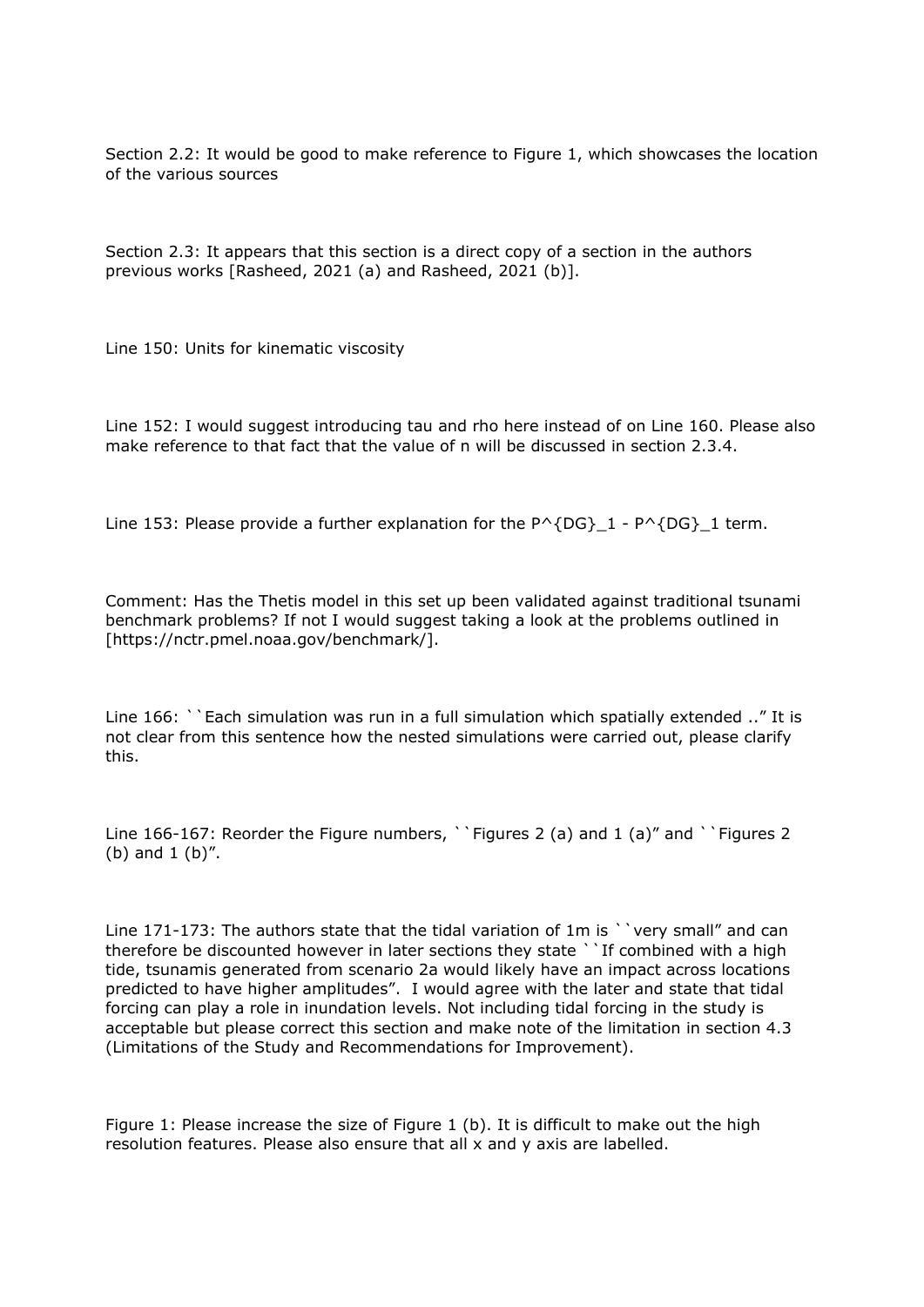Figure 1: Typo in the caption ``13 orth Nilandhe" and ``20. ddu Atoll".

Figure 2: Please make the subplot (b) larger and label the axis correctly.

Section 2.3.5: How are the full and higher resolution mesh merged? From reading it appears there is a mismatch in mesh resolution at the boundaries, with the full mesh having a resolution of 5km to 7.5km while the nested mesh has a resolution of 10km at the boundaries. Please provide some details on nested procedure.

Section 3.

Figure 3: Please make subplots (a) and (b) larger. There appears to be an artefact of the nesting in the bottom right of both subplots (a) and (b). The bottom right corner exhibits some high wave heights which exhibit a discontinuous drop-off when moving in a north western direction. Is this physical or an artefact of the nesting?

Section 3.1.2: Why have you chosen a Pearson correlation coefficient? Would a RMSE value be more appropriate? Please explain.

Lines 260 -266: This appears to be a one sided comparison. What about the areas of low impact? Do the simulated and observed areas of low impacts also match up? This is an equally interesting comparison.

Figure 4. It might be useful to provide a map showing where these subplots are located in the Maldives. Please provide a wave height scale and label the axis for each subplot.

Figure 6 and 7: Typo ``worst case fault case"

Section 4.

Lines 347-349: Are the refraction, diffraction and reflection patterns repeated across different simulated sources? Please comment on this.

Figure 8: Mark the Atolls (South Nilande, Mulaku and Kolhumadula) in subplot (a). Please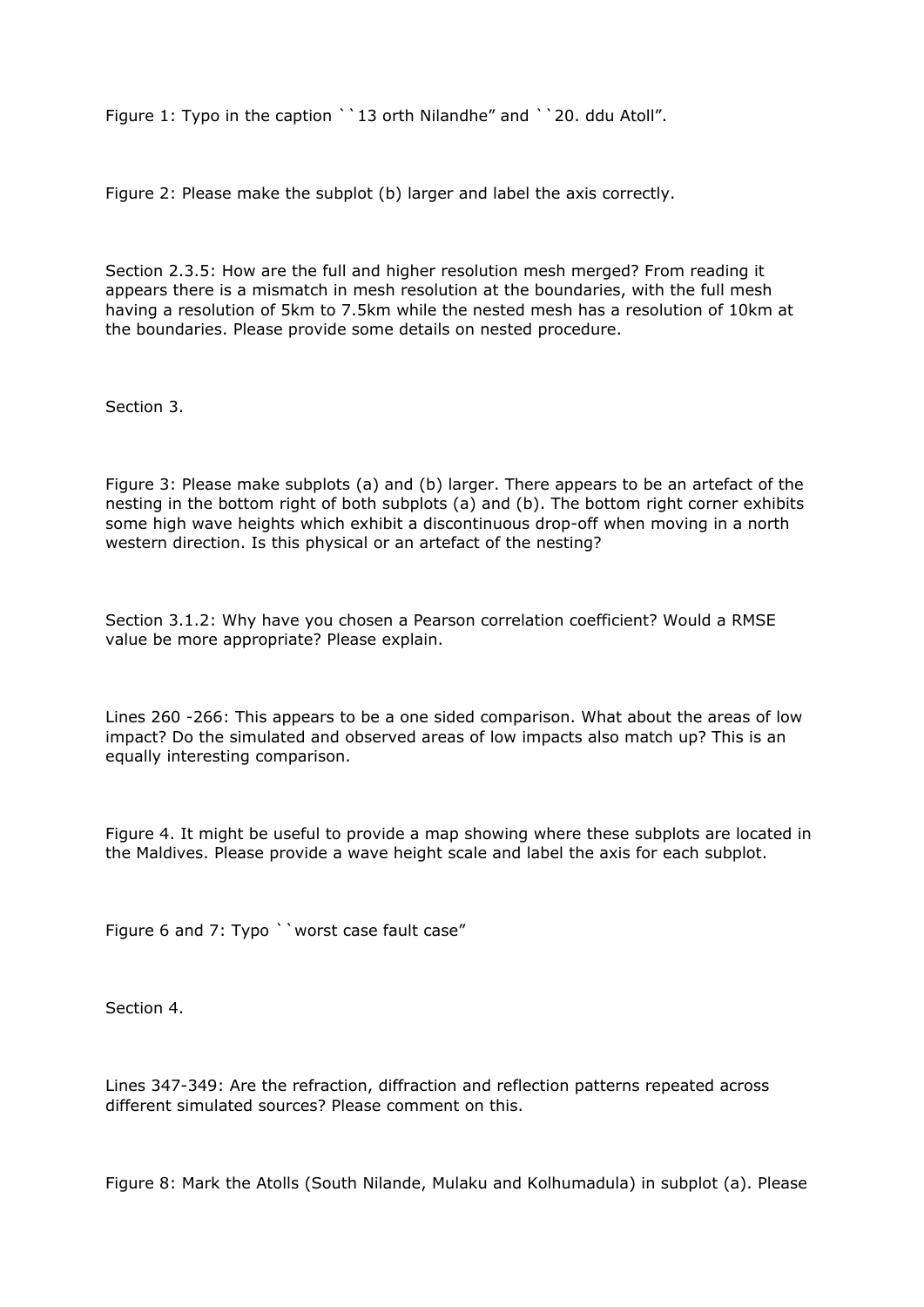re-plot with the wave height coloring centred on 0m. It may be interesting to see reflections etc.

Line 352: Please reference the work of [Reymond, 2012], where the role of reef systems on the amplification of tsunami waves is captured as a site specific amplification parameter.

Lines 353-357: Please rephrase this sentence.

Line 372: Can you please qualify ``with high tsunami flow velocities across the shallow and narrow channels", as there are no plots explicitly showing this behaviour.

Section 4.2: As stated above I highly commend the authors for providing the online explorer. However the links do not work and I was unable to access the server. Please correct this.

Line 450: The following work should be cited as an additional approach for investigating uncertainties [Giles, 2021]. In that work the uncertainty on the source is propagated to maximum wave heights using cheap statistical emulators.

Section 5.

Line 456-457: The statement ``variability in the resulting tsunami amplitudes due to the development of complex refraction and reflection wave patterns" should be qualified with further results such as those shown in section 4.1

To finish I would like to reiterate my commendation of the authors efforts and appreciate that my main comments listed above may be deemed harsh. However, if the high resolution data is available I would encourage the authors to re simulate at a higher resolution.